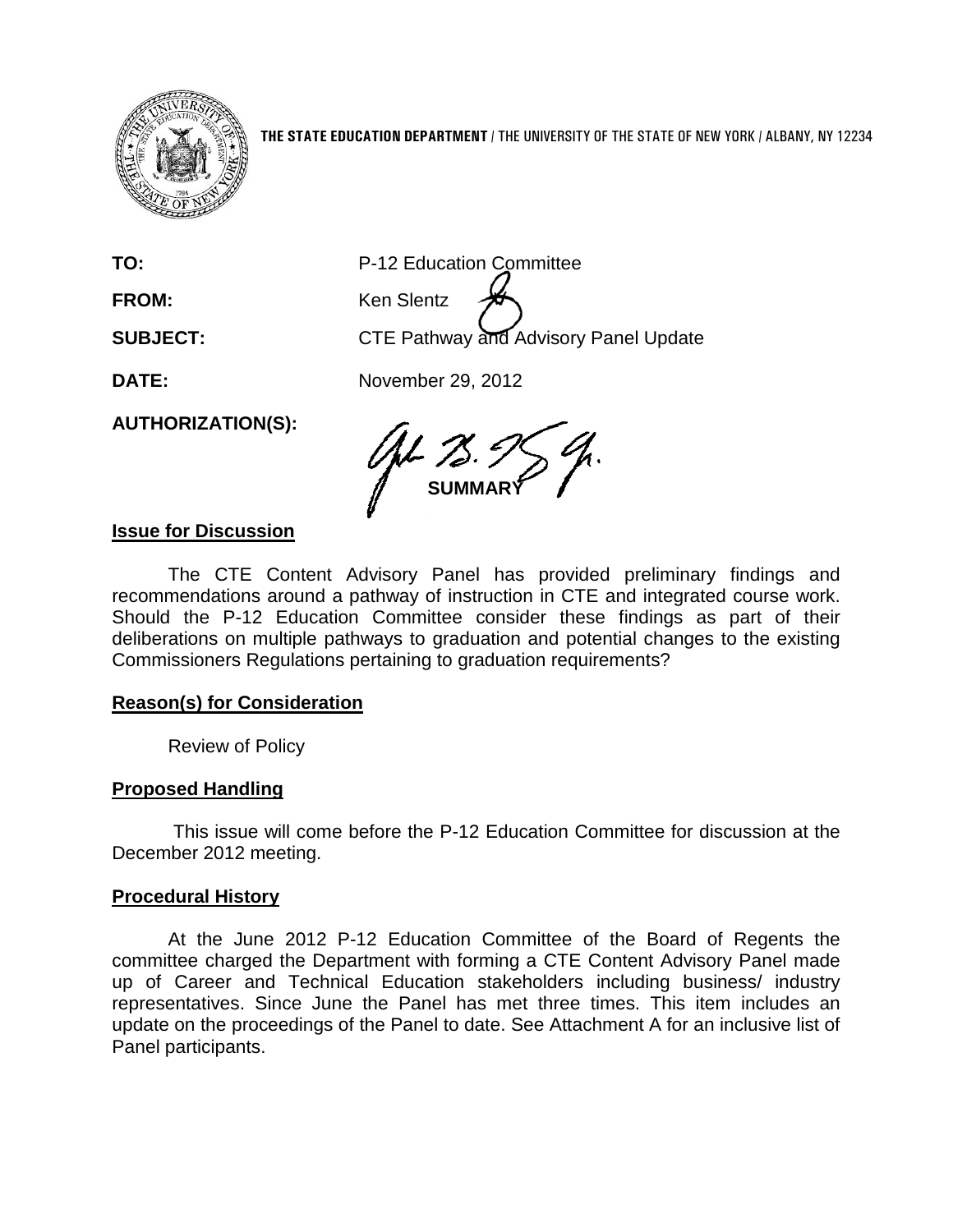### **Background Information on Current CTE Policy**

In 2000, the Board of Regents created a new policy intended to encourage and help students complete a quality career and technical education based on higher academic standards with the goal of creating quality career and technical education (CTE) programs in schools and BOCES as a first-choice option for students.

The policy addressed the question of time – allowing students to take integrated or specialized courses that combine academic and career/technical skills and content. In addition, the policy promoted and upgraded career and technical education programs in the State and stimulated continuous program improvement. Students with a wide range of interests, career goals and abilities have access to career and technical programs that meet their academic and technical education and future goals. The policy included the following elements:

- a program approval process;
- flexibility in the delivery of core academic courses;
- a work skills employability profile;
- technical assessments based on industry standards; and
- technical endorsement on the Regents diploma and Regents diploma with advanced designation.

### **Challenges to the Current CTE Learning Continuum**

The statewide delivery of the CTE learning continuum is uneven; district capacity to offer meaningful CTE experiences is varied; and gaps in opportunity exist. The first formal introduction to CTE is through middle level family and consumer sciences (Home and Career Skills) and technology, but courses in these two CTE content areas do not encompass all that CTE has to offer. Requiring instruction in only two of six CTE content areas limits students' CTE experience. Further, schools may not offer foundational CTE courses to bridge middle school instruction with approved CTE programs.

For many, there is a gap in CTE courses available for grades 9 and 10. These are critical years for academic credit accumulation. Even in the most robust CTE programs, a gap exists in academic credit availability via CTE at these grade levels. Increasing the opportunities for earning graduation credits through CTE courses in grades 9 and 10 encourages student engagement and persistence to graduation.

Finally, approved CTE programs, those able to offer integrated academic credits for graduation, are concentrated at grades 11 and 12 and most frequently in CTE themed high schools or BOCES. Currently, not all students who could benefit from approved CTE programs have access.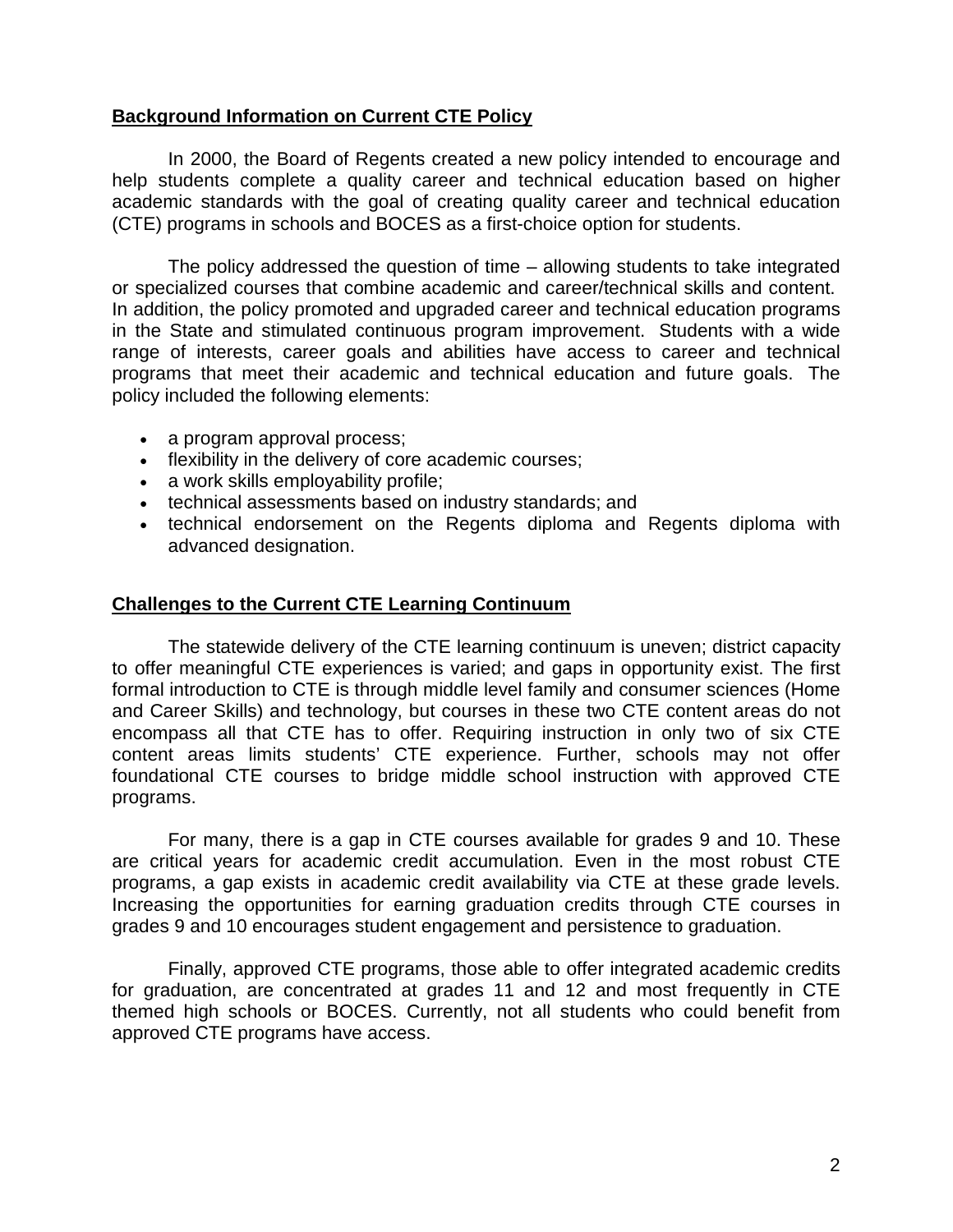### **Islands of Excellence**

Despite the inconsistency there are examples of high performing CTE programs that deserve mention.

**Ulster BOCES:** Under its Technology Centers That Work program, the Ulster BOCES Career & Technical Center has an integrated academic English language arts (ELA) program with three elements: Technical Communications Instruction (TCI), English 11, and English 12. TCI is the integrated part of the ELA program, which is a push-in team taught course utilizing a trade instructor and English teacher. English teachers "push" into trade classes for two hours each week and plan and deliver instruction and lessons designed to support and enhance trade and technical knowledge while building language arts skills.

**Emerson School of Hospitality:** Emerson School of Hospitality serves more than 450 students, drawn from across Buffalo Public Schools. Ninety percent of the students graduate, with 82% of these graduates attending college. Over six years, Emerson has seen a steady progression of more students passing both ELA and math Regents tests. Of graduating seniors in 2011, 73% received a technical endorsement on their diploma. Minority students make up 80% of the student body. The attendance rate has been more than 90% over the last five years. All CTE students are expected to complete a technical assessment; in 2011, 87% passed.

**Walton Central School's Agricultural Science Program:** The school's Agricultural Science Program (ASP) provides strong introductory instruction in welding, small animals, and plant science. Of the students in the program, 67% are identified as students with disabilities and 63% receive free or reduced-priced lunch. Program attendance rate is 93%. In 2011, 100% program concentrators graduated.

### **Framing the Content Advisory Panel Discussion**

The Advisory panel discussions and presentations emphasized the elements of college and career readiness in preparing students for after high school. The following graphic illustrates the synergy of combining academic and technical knowledge and skills.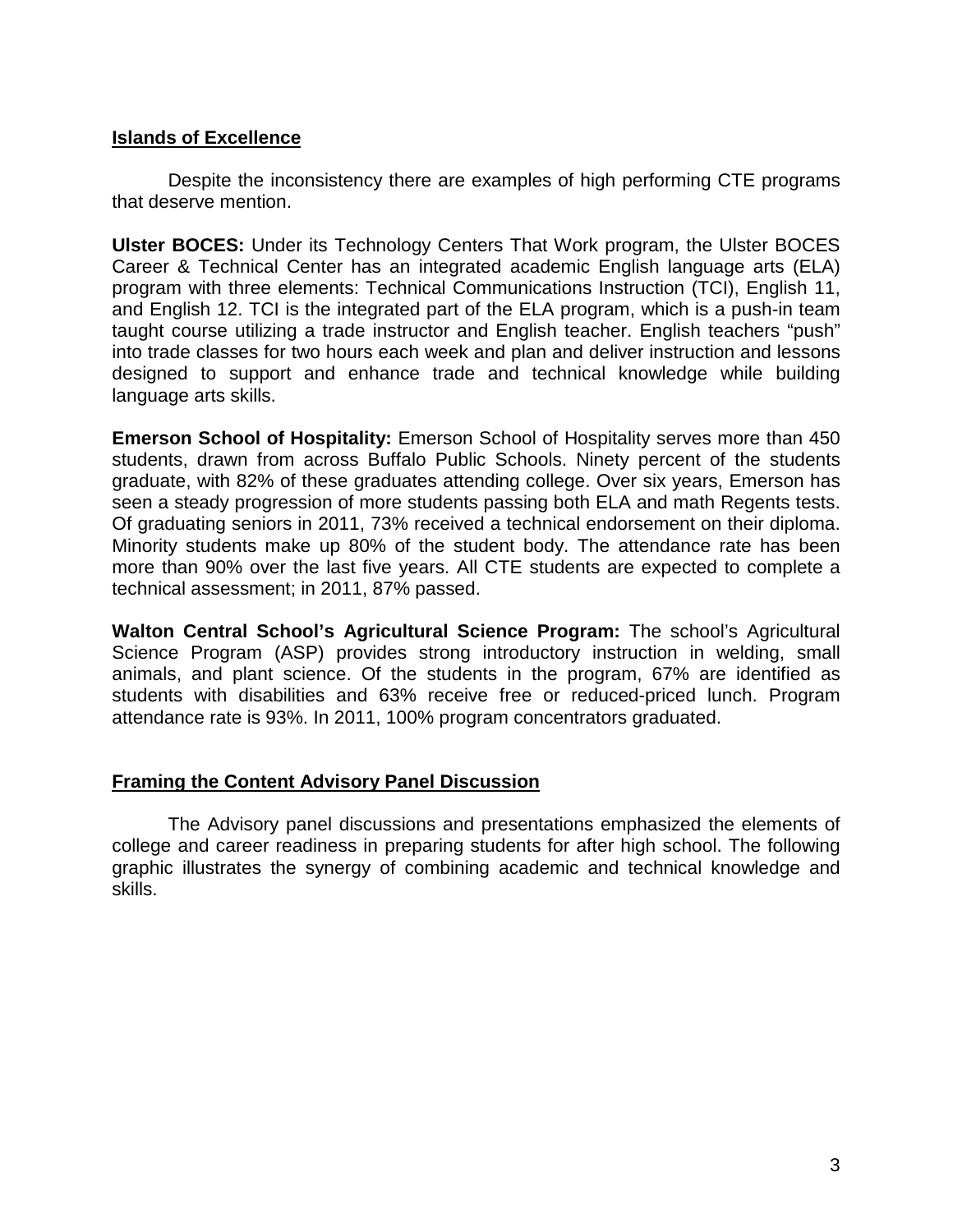

Graphic courtesy of International Center for Leadership in Education

Traditional CTE has offered training for employment and job-readiness (horizontal connection with jobs). The traditional academic pathway has offered students a vertical route to college-readiness and then college graduation. Career readiness falls somewhere between. Contemporary CTE programs are preparing for this shift by aligning with the Common Core State Standards and analyzing what colleges and the work place require for success.

If integrated instruction is the vehicle for preparing students for a career pathway a distinction needs to be made between integrated courses and integrated programs. Courses represent discrete blocks of time (45 minute periods) devoted to a subject. An integrated course intentionally focuses on specific academic content (i.e. math, ELA) in a contextualized manner. In contrast, an integrated program (CTE Approved Program leading to a technical assessment) has demonstrated that the particular technical content area, for example, Building Trades program, utilizes a sufficient amount of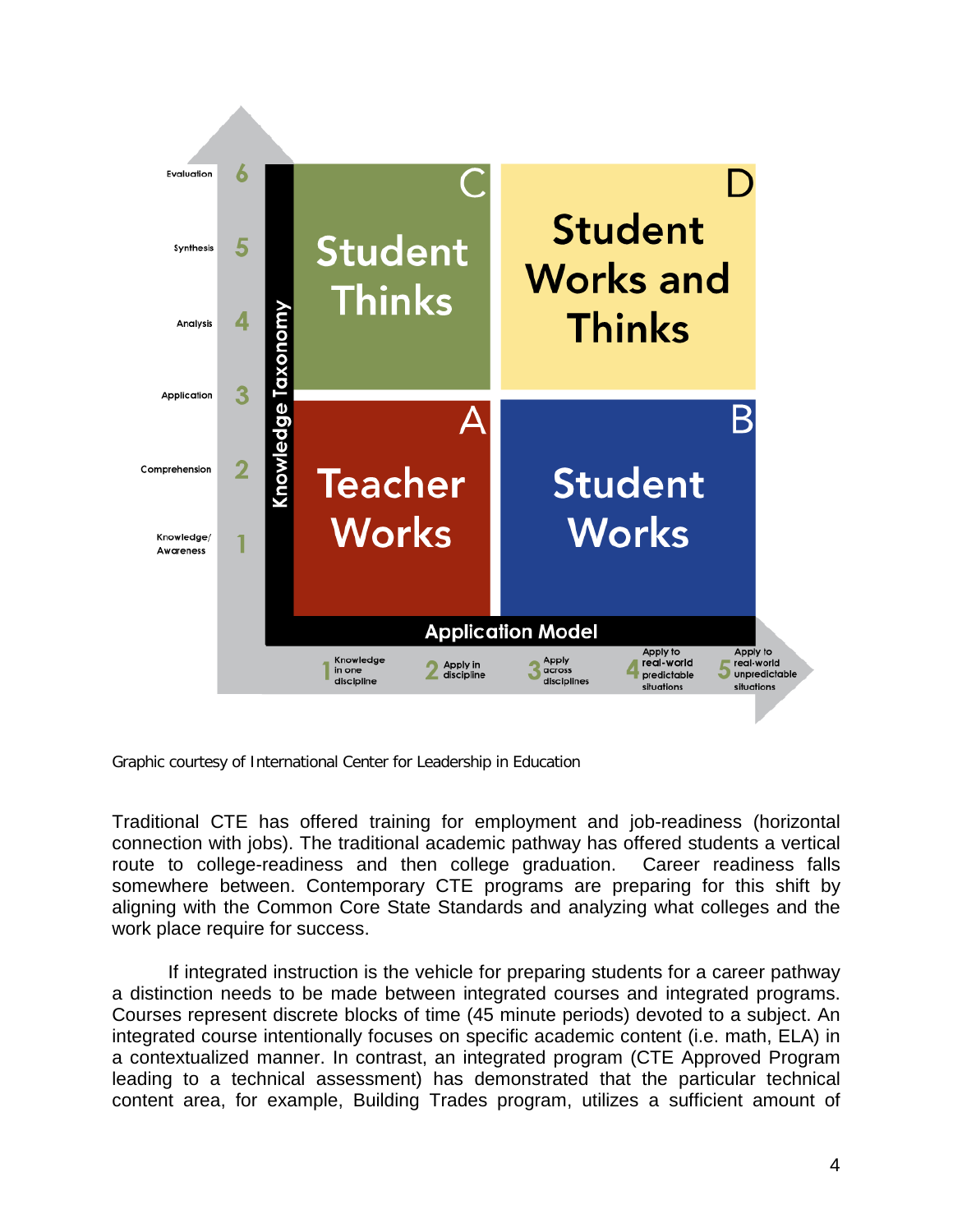commencement level academic content, such as, mathematics, to justify awarding academic credit. Generally these are programs of from one to two years in length.

The goal associated with permitting more integrated courses is to provide an opportunity for more students to gain academic proficiency in a real world context within a career focus. Current research has indicated this approach increases student persistence to stay in school and contributes to reduced drop out rates<sup>[1](#page-4-0)</sup>.

Since the last update to the P-12 Education Committee in October 2012, the CTE Advisory Panel met two more times and discussed a number of CTE-related issues that currently exist in school districts. The following belief statements summarize some of the Panel's thinking:

- All students can benefit from a CTE experience and it must be made available as early in their education as practicable (no later then  $5<sup>th</sup>$  or  $6<sup>th</sup>$  grade).
- CTE should not be viewed as separate from academic instruction (a hybrid model must evolve)
- Career-focused integrated instruction in the broadest sense can be a strategy to engage more students and increase performance (especially in  $9<sup>th</sup>$  and  $10<sup>th</sup>$ grade).
- Integrated course work should be foundational, intentional, and contextualized that leads and connects the student to an area of interest
- STEM/Arts is an opportunity to integrate non-academic subject content into career-focused instruction
- Existing CDOS standards must be fully implemented and assessed with the Common Core and aligned with Career Clusters to make a meaningful change to the P-12 culture
- "Career Readiness" needs to be clearly and unambiguously defined
- To be viewed as a credible option for students, CTE needs to be held accountable to aspects of the Common Core State Standards (with its ties to career readiness) and subsequent assessments
- Business/Industry is willing to (and must) be engaged in more than an advisory capacity
- Business views CTE as a vehicle for innovation and experimentation
- Business/industry can advocate for educational change if given the direction with stated goals
- As in business, teachers must continuously reinvent themselves through professional development to stay current in their field

The discussions of the CTE Advisory Panel while far ranging, worked to identify how aspects of the charge to the Panel could be operationalized in our educational system. A sample list of potential integrated courses was developed and is attached (Attachment B).

<span id="page-4-0"></span> <sup>1</sup> ACTE Issue Brief: Dropout Prevention and Recovery, Association for Career and Technical Education, 2007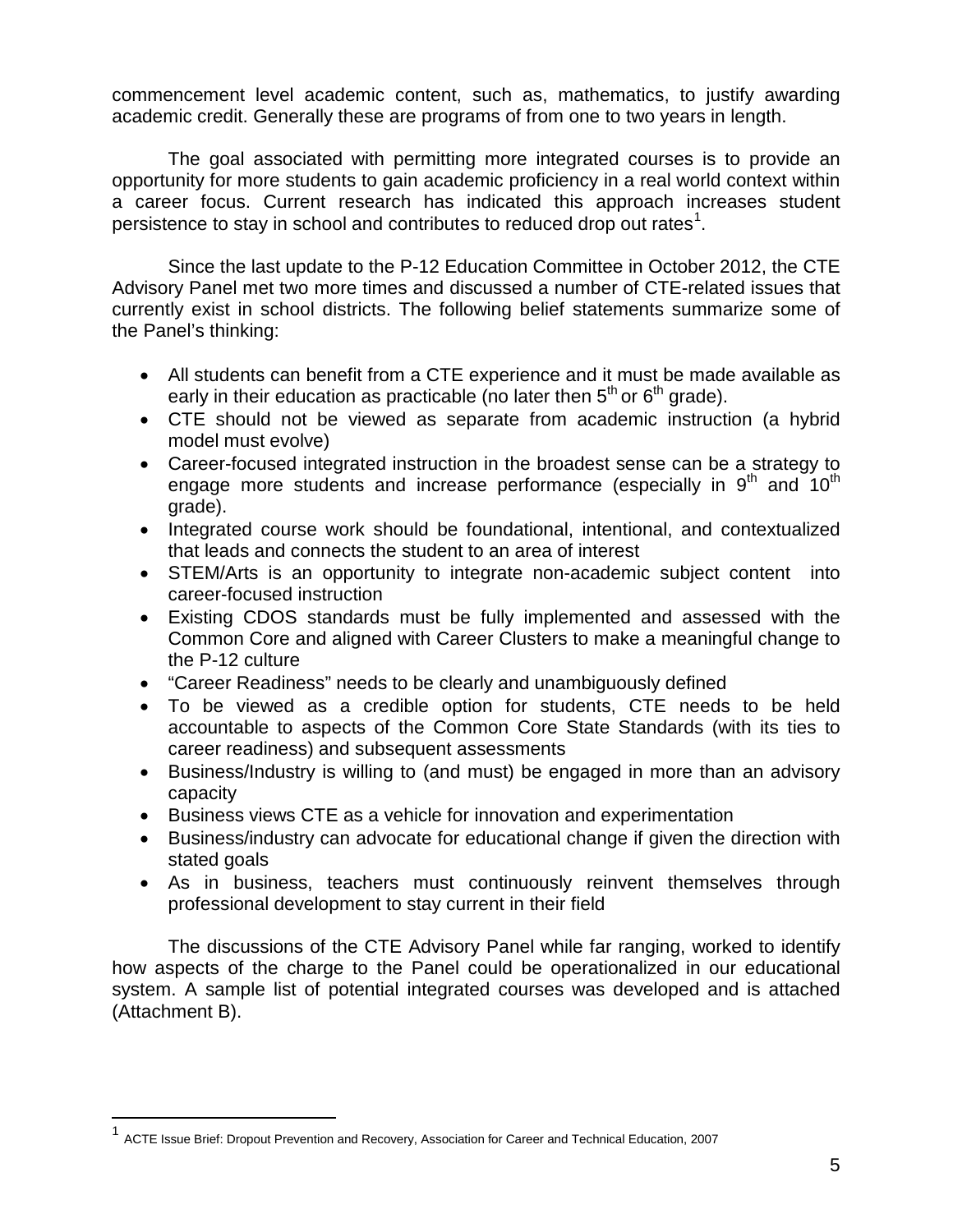## **CTE Technical Skills Assessment Study Overview**

At the October 2012 P-12 Education Committee meeting a study was commissioned with Stephen Hamilton at Cornell and William Symonds at Harvard to identify 10-25 assessment instruments designed to determine high school Career and Technical Education students' achievement that are of sufficient quality and rigor to serve in place of a NYS Regents examination. An expert advisory board will convene with 12 members (Attachment C) who are knowledgeable about CTE assessment and or about the assessment of academic achievement and employment-related competencies. The board members will:

- Nominate occupational assessment instruments;
- Discuss nominations and rate their appropriateness;
- Recommend criteria and procedures for determining the suitability of nominated instruments;
- Review and reach consensus on a list of approved instruments and the explanations for the choices.
- Provide a working definition of "career ready."

This work is scheduled to commence in December.

### **Integrated Instruction Challenges**

Implementation of many of the strategies mentioned above will require changes to the existing CTE system:

- The current CTE policy design has proved most favorable to the BOCES extended time model for integrated credit by allowing students to receive integrated instruction at the BOCES. School district CTE programs have not been able to fully take advantage of integrated instruction benefits and program approval due to limited resources and facilities.
- There are few examples of integrated courses that could serve as models.
- There are few incentives for school districts to change to an integrated approach (most take a course by course ("specialty course") approach).

### **Recommendation**

It is recommended that the Board direct the CTE Content Advisory Panel to finalize recommendations for supporting multiple pathways towards college and career readiness including career-focused integrated courses and programs.

### **Timetable for Implementation**

The CTE Content Advisory Panel will meet on December 14, 2012 to finalize recommendations. The P-12 Education Committee discussion on proposed regulatory language to support a CTE instructional continuum will take place at their January 2013 meeting.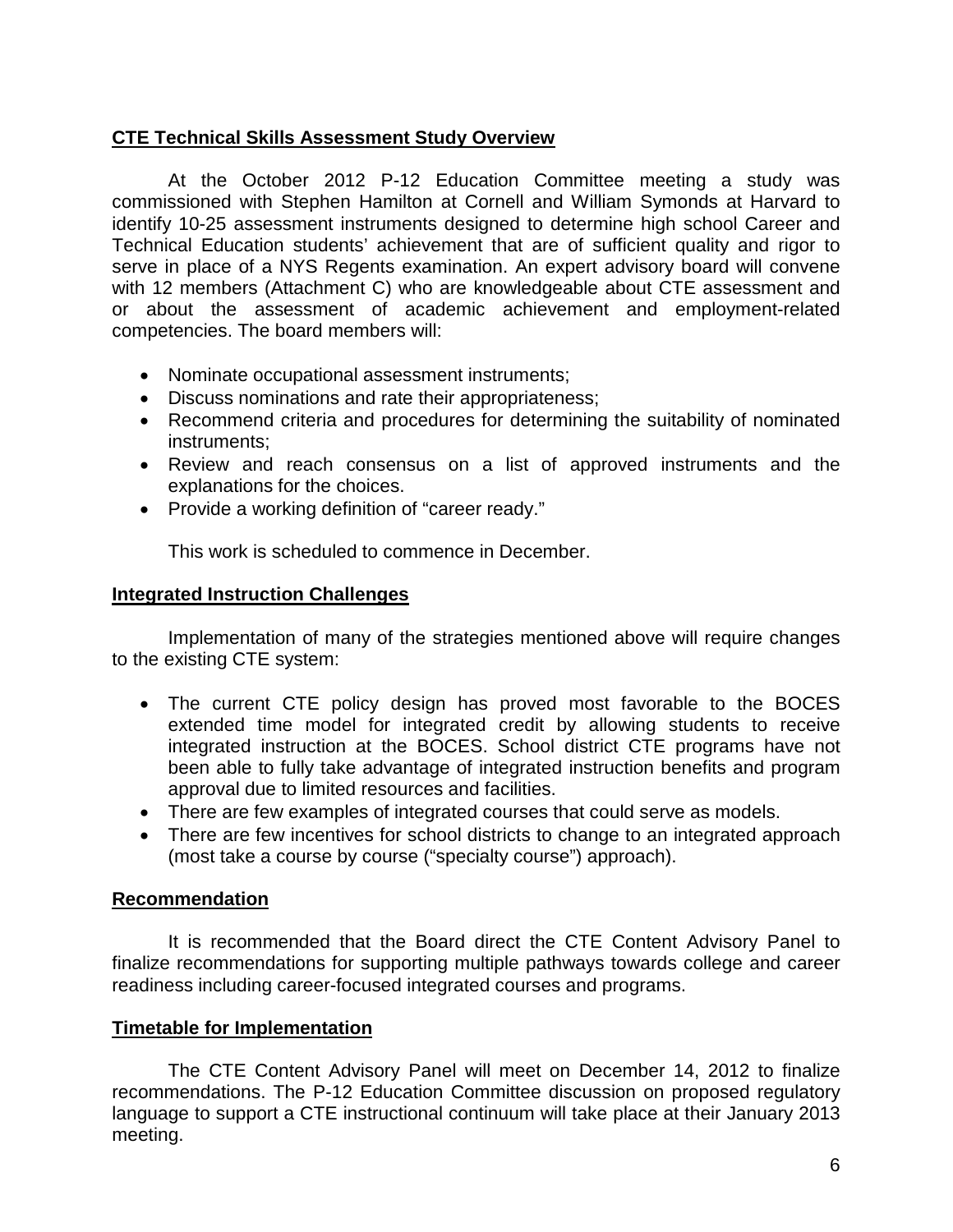### **CTE Content Advisory Panel Invited for September 18, October 15, November 9, 2012 Meetings (With alternates and additions for December 14 meeting)**

| <b>Participants</b>                                      |                          |  |  |  |  |
|----------------------------------------------------------|--------------------------|--|--|--|--|
| <b>Name</b>                                              | <b>Affiliation</b>       |  |  |  |  |
| Dr. Willard R. Daggett                                   | <b>Panel Facilitator</b> |  |  |  |  |
| Founder and Chairman of the Board                        |                          |  |  |  |  |
| International Center for Leadership in Education         |                          |  |  |  |  |
| Hans K. Meeder, President, Meeder Consulting Group, LLC, | Business/Industry        |  |  |  |  |
| <b>Former Assistant Secretary USDOE</b>                  | Partnership              |  |  |  |  |
|                                                          | Consultant               |  |  |  |  |
| Jay A. DeTraglia, HFM BOCES CTE Director                 | <b>BOCES CTE</b>         |  |  |  |  |
|                                                          | Director                 |  |  |  |  |
| Steven Mazzola, Principal                                | HS Principal-            |  |  |  |  |
| Saunders Trade and Technical High School                 | Large City               |  |  |  |  |
| <b>Rachel Anderson</b>                                   | <b>HS CTE</b>            |  |  |  |  |
| Greenville CSD                                           | (Ag)Teacher              |  |  |  |  |
| Margaret E. Ashida, Director                             | "SUNY Education          |  |  |  |  |
| <b>Empire State STEM Learning Network</b>                | Pipeline - Empire        |  |  |  |  |
| The State University of New York                         | STEM"                    |  |  |  |  |
| <b>Christine Bunn</b>                                    | Middle School            |  |  |  |  |
| Liverpool CSD                                            | <b>Home and Career</b>   |  |  |  |  |
|                                                          | <b>Skills Teacher</b>    |  |  |  |  |
| <b>Sterling Roberson</b>                                 | <b>Teacher Union</b>     |  |  |  |  |
| Vice President of Career and Technical High Schools      | Representative           |  |  |  |  |
| <b>United Federation of Teachers</b>                     |                          |  |  |  |  |
| Jack Powers, Director                                    | <b>NYC CTE Advisory</b>  |  |  |  |  |
| International Informatics Institute                      | <b>Council Chair</b>     |  |  |  |  |
| <b>David Fischer</b>                                     | <b>NYC DOE</b>           |  |  |  |  |
| Senior Director for Career and Technical Education       |                          |  |  |  |  |
| NYC Department of Education                              |                          |  |  |  |  |
| Mike Mandina, President                                  | <b>Finger Lakes</b>      |  |  |  |  |
| Optimax Systems, Inc.                                    | Advanced                 |  |  |  |  |
|                                                          | Manufacturing            |  |  |  |  |
|                                                          | <b>Enterprise FAME</b>   |  |  |  |  |
| George Zion, Affiliate Director                          | RIT (PLTW)               |  |  |  |  |
| Project Lead The Way                                     |                          |  |  |  |  |
| Matthew Spindler, Ph.D.,                                 | <b>SUNY Oswego</b>       |  |  |  |  |
| <b>SUNY Oswego</b>                                       | <b>CTE Teacher</b>       |  |  |  |  |
|                                                          | preparation              |  |  |  |  |
|                                                          | program                  |  |  |  |  |
| <b>Mark Fish</b>                                         | Middle School            |  |  |  |  |
| So. Glens Falls SD                                       | Principal                |  |  |  |  |
| <b>Mario Musolino</b>                                    | <b>NYS Department</b>    |  |  |  |  |
| <b>Executive Deputy Commissioner</b>                     | of Labor                 |  |  |  |  |
| Department of Labor, State of New York                   |                          |  |  |  |  |
| <b>Dr. Richard Jones</b>                                 | Co-Facilitator           |  |  |  |  |
| <b>Successful Practices Network Consultant</b>           |                          |  |  |  |  |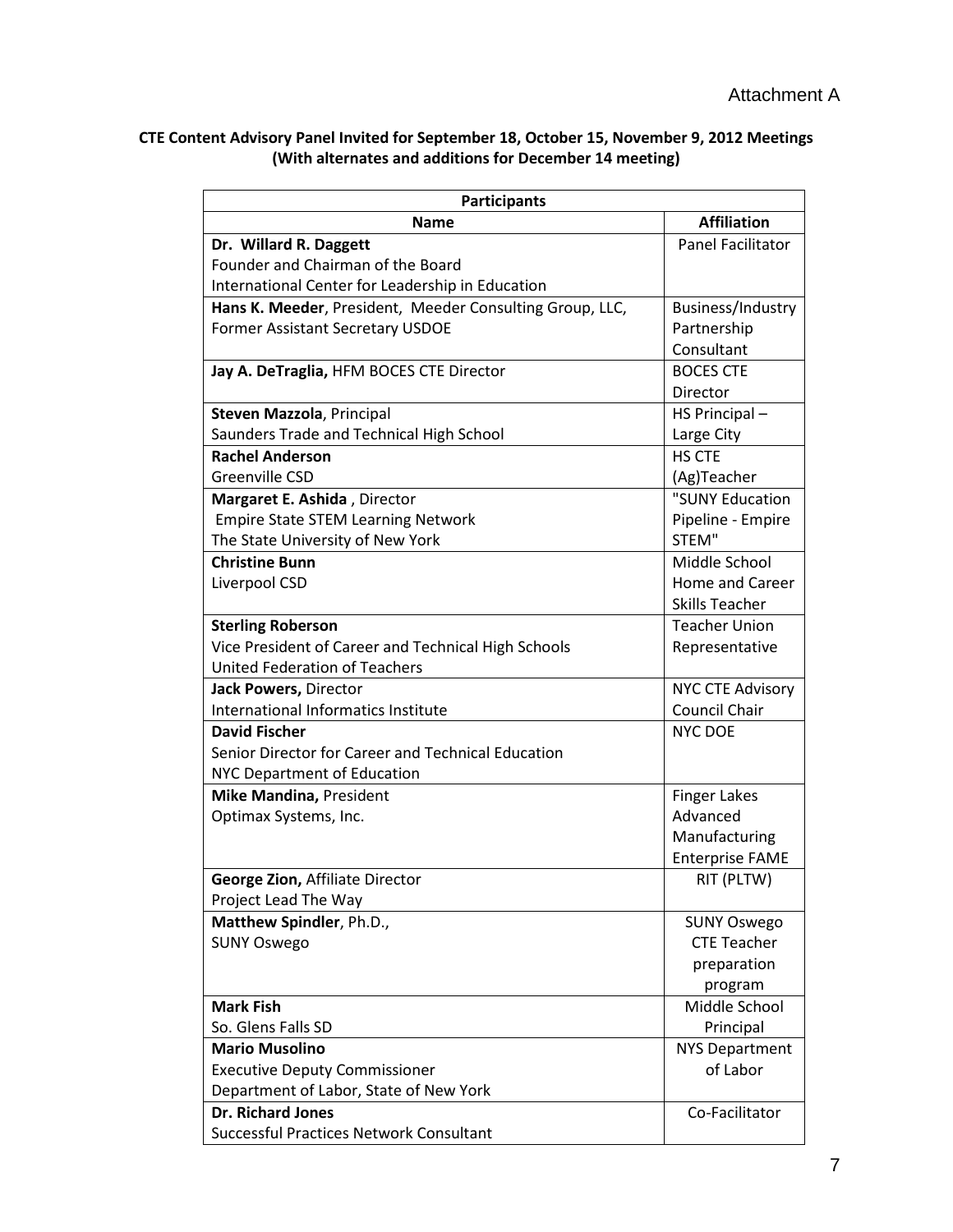| <b>Ed Shafer</b>                                     | Technical               |
|------------------------------------------------------|-------------------------|
| <b>Director CTE TAC</b>                              | Support                 |
|                                                      |                         |
| Merrill F. Pond, Senior Vice President               | <b>Business</b>         |
| Partnership for New York City                        | Organization            |
|                                                      |                         |
| Jeffrey A. Lawrence                                  | <b>Business</b>         |
| <b>Executive Vice President for Technology</b>       | Organization            |
| <b>Center for Economic Growth</b>                    |                         |
|                                                      |                         |
| James N. Baldwin, J.D. Ed.D.                         | <b>District</b>         |
| <b>District Superintendent</b>                       | Superintendent          |
| Questar III BOCES                                    |                         |
| Dr. Andrew E. DeFeo                                  | Assistant               |
| <b>Assistant Superintendent</b>                      | Superintendent          |
| Questar III BOCES                                    |                         |
| Frank S. Falatyn                                     | Business/Industry       |
| President FALA Technologies                          |                         |
| <b>Dr. Thomas Rogers</b>                             | <b>BOCES</b>            |
| <b>District Superintendent</b>                       |                         |
| <b>Nassau County BOCES</b>                           |                         |
| <b>Jay Quaintance</b>                                | <b>Higher Education</b> |
| <b>Assistant Vice Chancellor</b>                     | Community               |
| Community Colleges, State University of New York     | College                 |
| SUNY System Administration, Education Pipeline State |                         |
| Victoria L. Gray                                     | Department of           |
| NYS Department of Labor                              | Labor                   |
| Career Development and Youth Initiatives Office      |                         |
| Division of Employment & Workforce Solutions         |                         |
| <b>Terry McSweeney</b>                               | <b>Teacher Union</b>    |
| Assistant in Research and Educational Services       | Representative          |
| New York State United Teachers                       |                         |
| Dr. Charles S. Dedrick                               | <b>BOCES</b>            |
| <b>District Superintendent</b>                       |                         |
| <b>Capital Region BOCES</b>                          |                         |
| <b>Theresa Swett</b>                                 | <b>BOCES</b>            |
| Director of Career & Technical Education             |                         |
| <b>Capital Region BOCES</b>                          |                         |
| <b>Brendan Manning</b>                               | <b>Business</b>         |
| <b>Education and Environmental Director</b>          | Organization            |
| <b>Association of General Contractors</b>            |                         |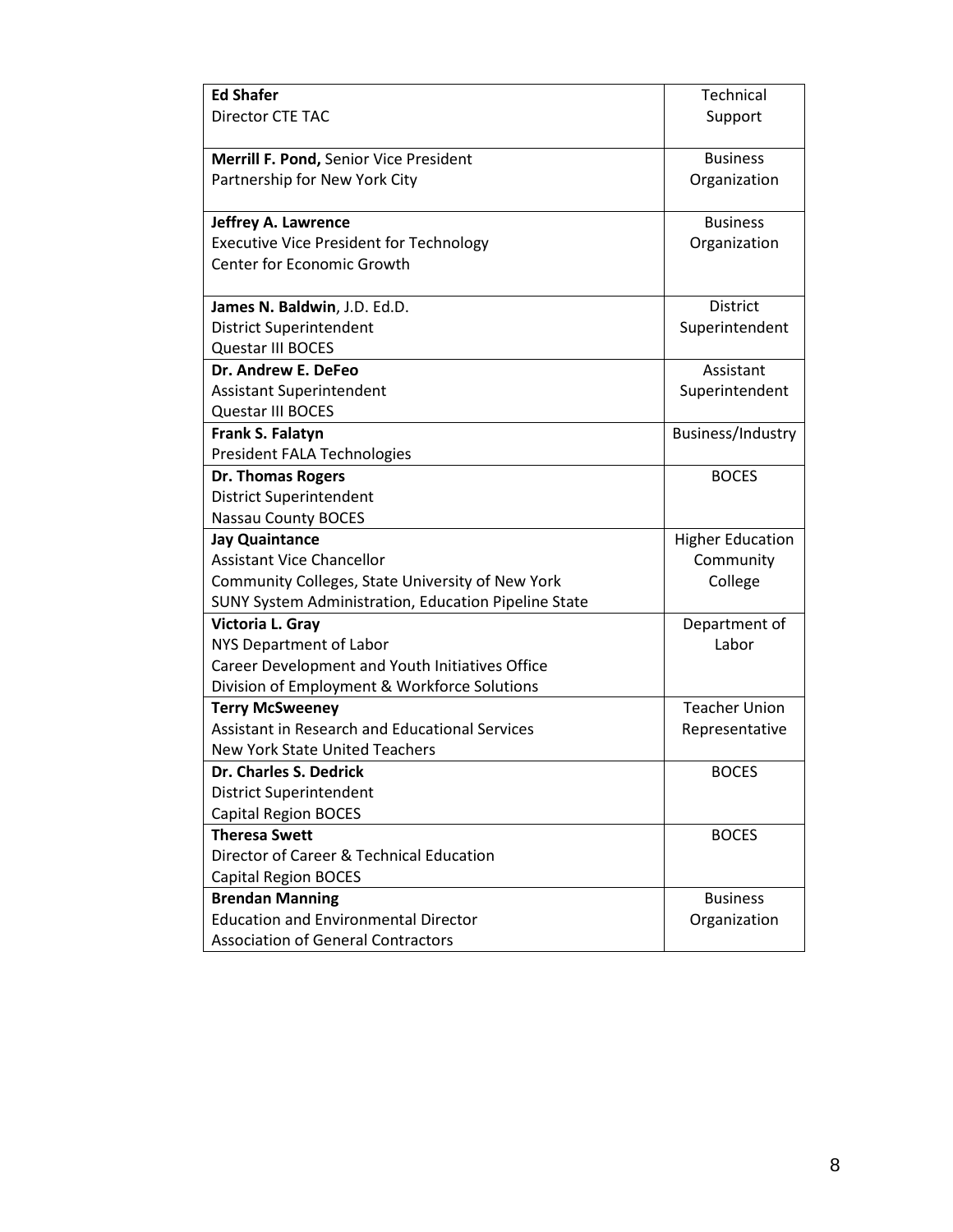#### <span id="page-8-2"></span><span id="page-8-1"></span><span id="page-8-0"></span>Attachment B

| <b>Course Requirements</b>                            | <b>Traditional Pathway</b><br><b>Credits</b> | Proposed CTE Pathway Integrated<br><b>Credits</b> | <b>Proposed STEM Pathway Credits</b>                 | <b>Integrated Course Examples</b><br>(course titles are illustrative)                                  |
|-------------------------------------------------------|----------------------------------------------|---------------------------------------------------|------------------------------------------------------|--------------------------------------------------------------------------------------------------------|
| English*                                              | Δ                                            | 3 integrated course options                       | 3 (including at least one integrated<br>course)      | <b>Technical Journal Writing</b><br>Ethics in Emerging Technologies                                    |
|                                                       |                                              |                                                   |                                                      | <b>Business Communications</b>                                                                         |
| Social Studies*                                       | 4                                            | 2 or 3 integrated course options                  | 2 or 3 (including at least one integrated<br>course) | Global Economic Systems<br>Industrial Revolution and Modern<br>Innovation<br>Social Media and Society  |
| Mathematics*                                          | 3                                            | 2 integrated course options                       | 2 (including at least one integrated<br>course)      | <b>Precision Measurement</b><br><b>Differential Calculus for Electronics</b><br>HyperMath <sup>2</sup> |
| Science*                                              | 3                                            | 2 integrated course options                       | 2 (including at least one integrated<br>course)      | <b>Material Science</b><br>HyperPhysics <sup>3</sup><br><b>Biometrics</b>                              |
| Physical Education (PE)                               | $\overline{2}$                               | N/A                                               |                                                      |                                                                                                        |
| Art / Music <sup>4</sup>                              | 1                                            | 1 integrated course options                       | 1 (including at least one integrated<br>course)      | <b>Industrial Design</b><br>Prototyping                                                                |
| Health                                                | 0.5                                          | 0.5 (in a Health Occupations<br>Program)          |                                                      |                                                                                                        |
| LOTE                                                  | 1                                            | N/A                                               |                                                      |                                                                                                        |
| Additional Units of Credit: (Sequence /<br>Electives) | 3.5                                          | 3.5 credits in CTE technical content<br>courses   | Additional math and science courses                  |                                                                                                        |
| <b>Integrated Credits</b>                             | $\bf{0}$                                     | Up to 11.5                                        |                                                      |                                                                                                        |
| <b>Total Units of Credit</b>                          | 22                                           |                                                   |                                                      |                                                                                                        |

\*Courses with required Regents exams would maintain the recommended preparation course(s) in that subject.

<sup>2&</sup>lt;br>3 <u><http://hyperphysics.phy-astr.gsu.edu/hbase/hframe.html></u><br><sup>4</sup> This requirement may currently be met through a CTE Design, Drawing and Production (DDP) course or through a sequence in Family and Consumer Science i.e., Clothing and Textile Core)